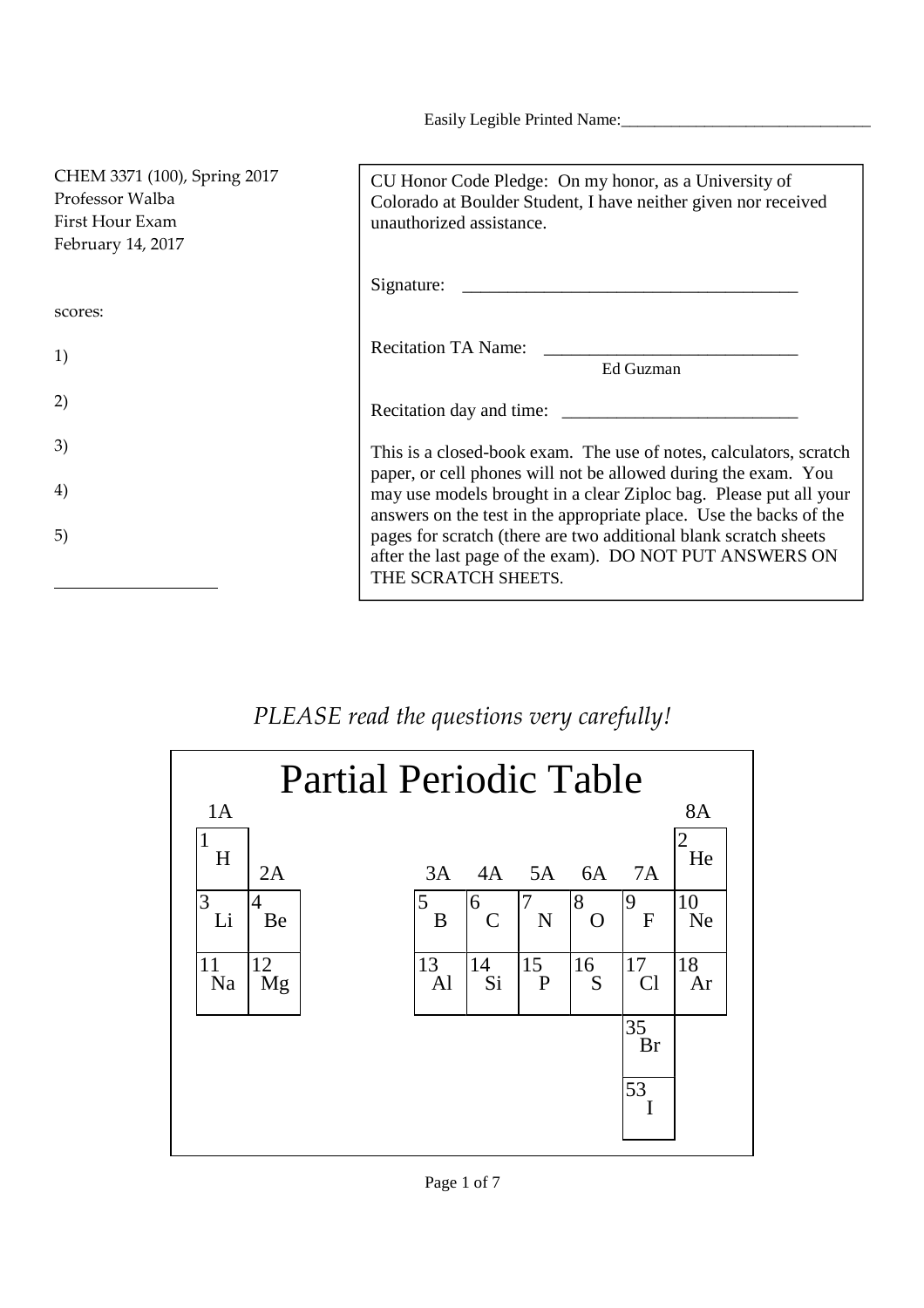1 (20 pts) a) For each of the following heterocyclic molecules, indicate whether the molecule is aromatic or not aromatic by circling your answer, give the hybridization of the heteroatom in the box, and give a **brief** explanation of your answer in the open space to the right of the structure.



b) Cyclopropenone (compound **1** below) looks extremely strained, but it's actually surprisingly stable (has a surprisingly low heat of formation). Also, the measured dipole moment is larger than one would expect for a ketone. Give a brief explanation of your hypothesis for why this is the case.

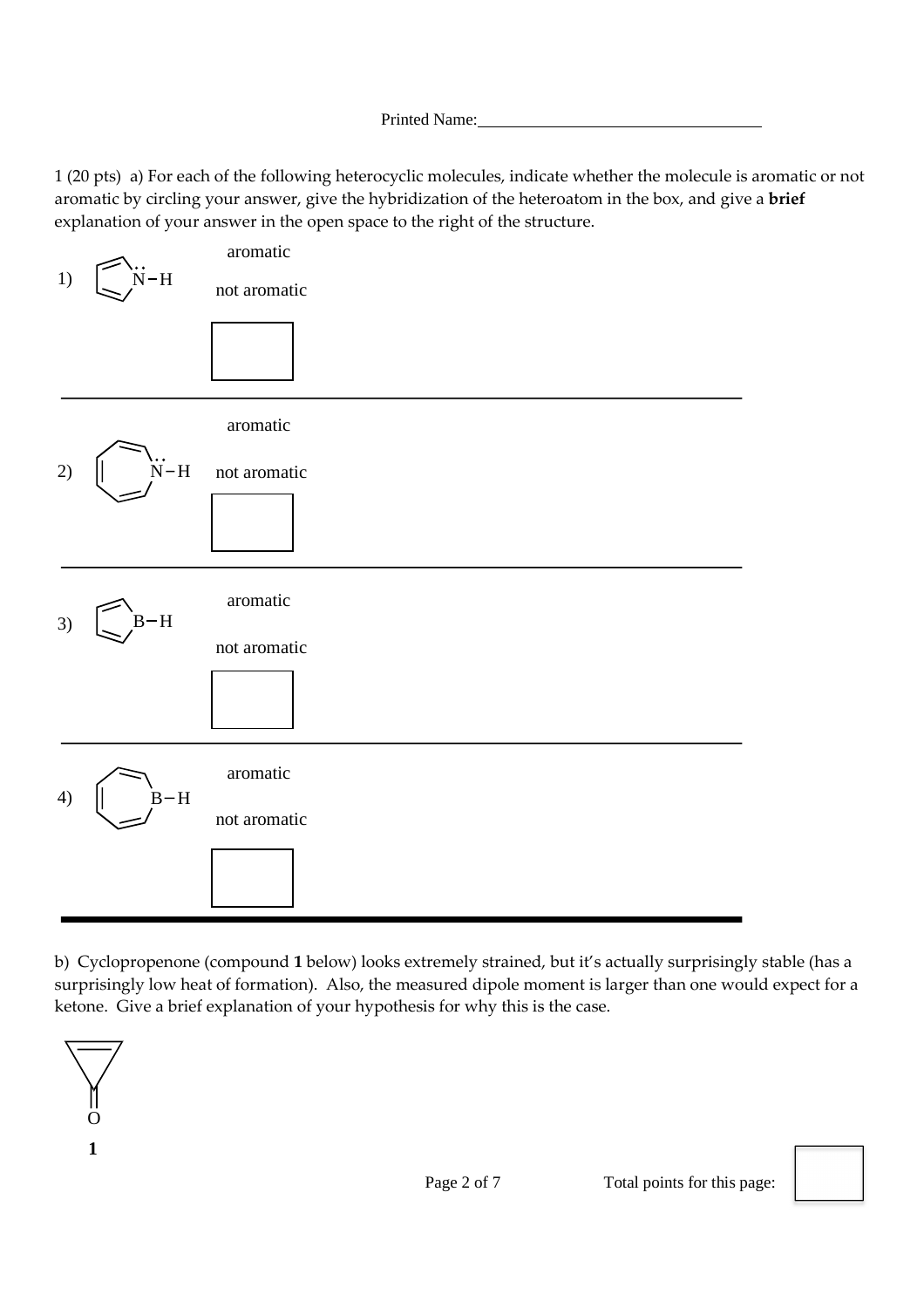Printed Name:

2) (20 pts) Give the **single major product** for each of the following reactions, carefully showing stereochemistry using wedges and dashes if appropriate. If a racemate is formed, show only one enantiomer and label it "rac." Assume chiral starting materials are single pure enantiomers unless they are labeled "rac."

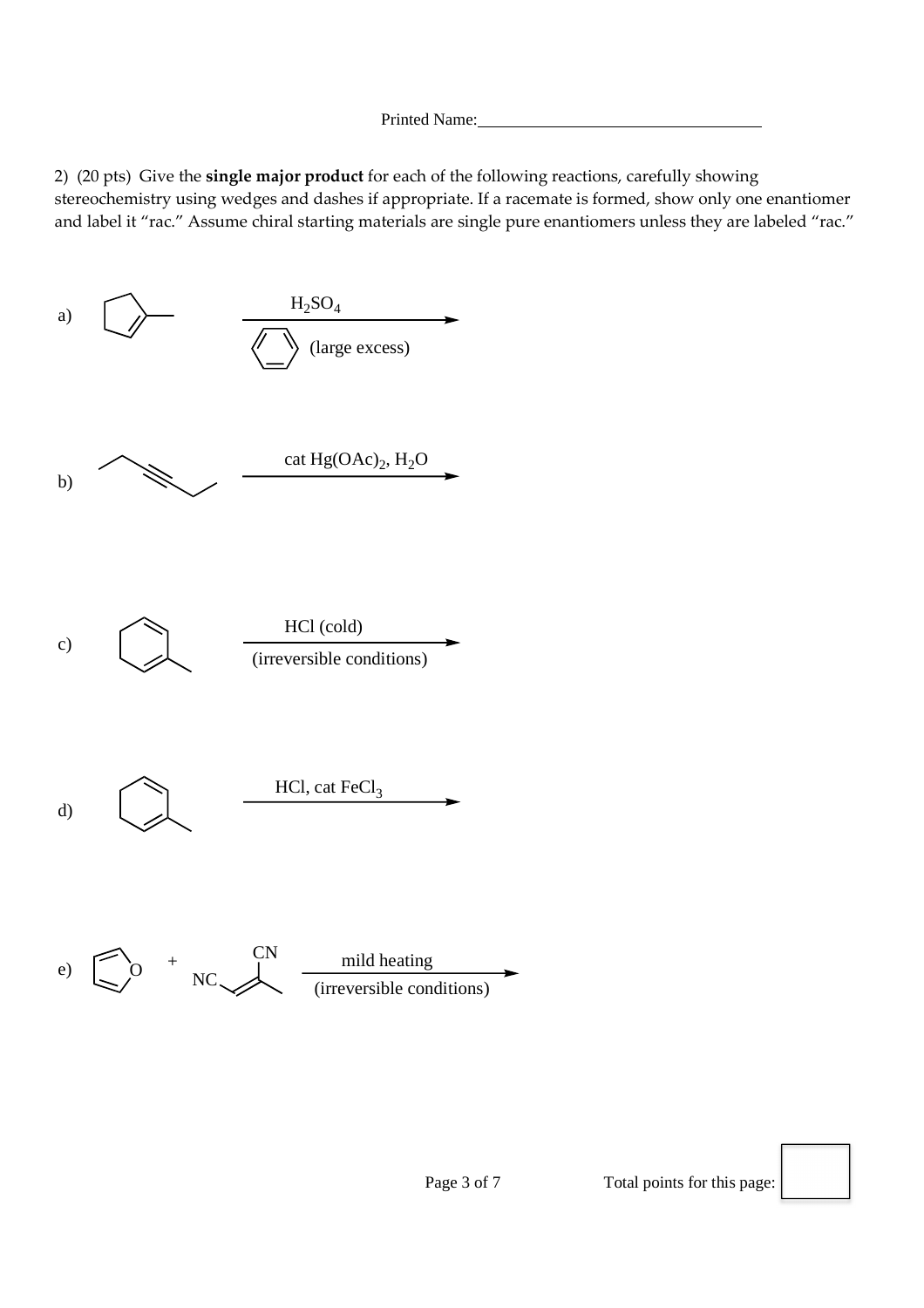3) (20 pts) Propose reagents for accomplishing each of the following transformations. For reactions involving sequential addition of reagents, label the two parts of the reaction using letters. Your synthesis may require multiple reactions, with isolation of intermediate products, to make the target. Use numbers to indicate individual steps in a multi-step synthesis. Make your synthesis efficient (i.e. the target product should be the major product). Assume chiral starting materials and products are single pure enantiomers unless they are labeled "rac."

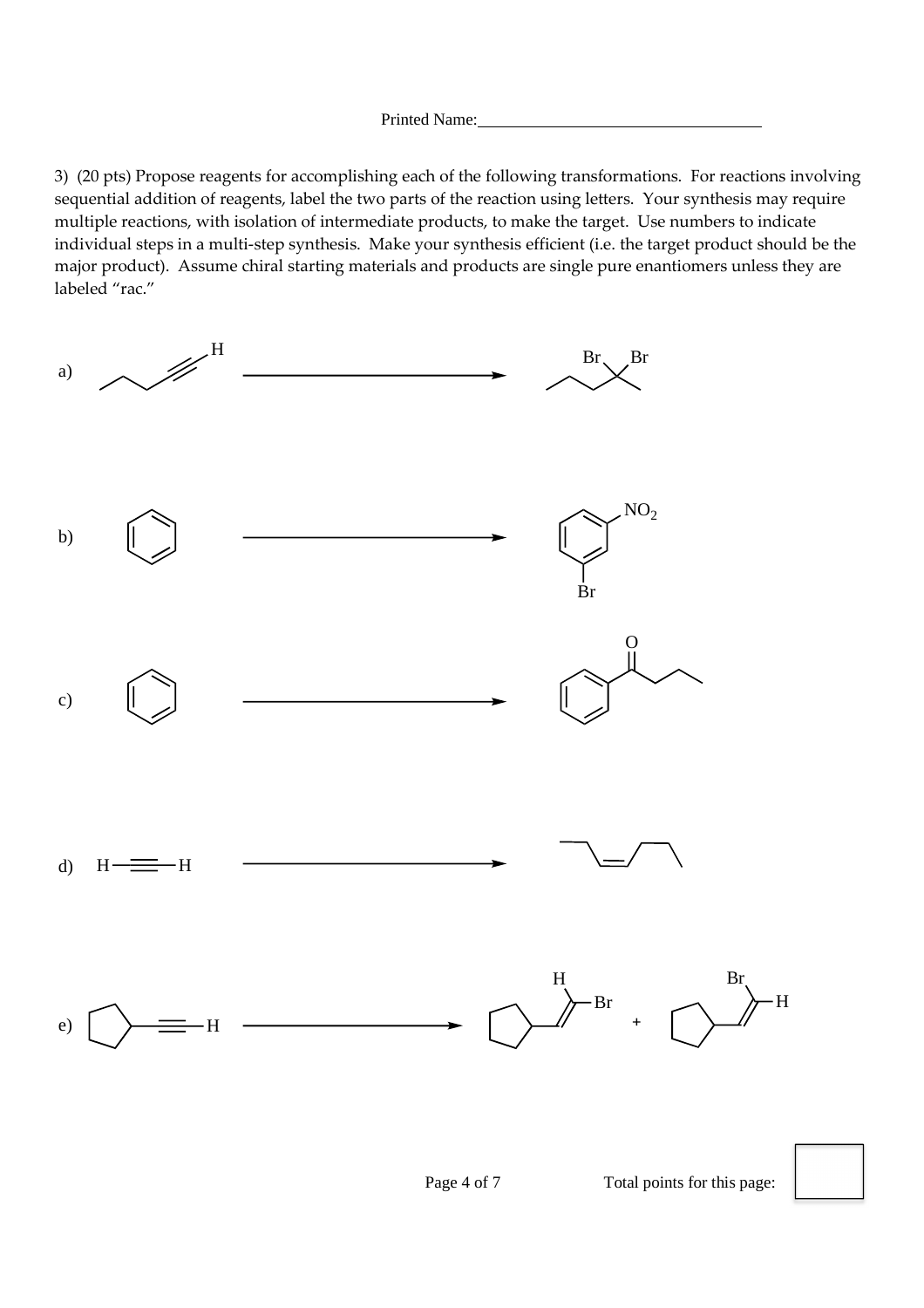4) (20 pts) Propose an arrow-pushing mechanism for each of the following reactions.



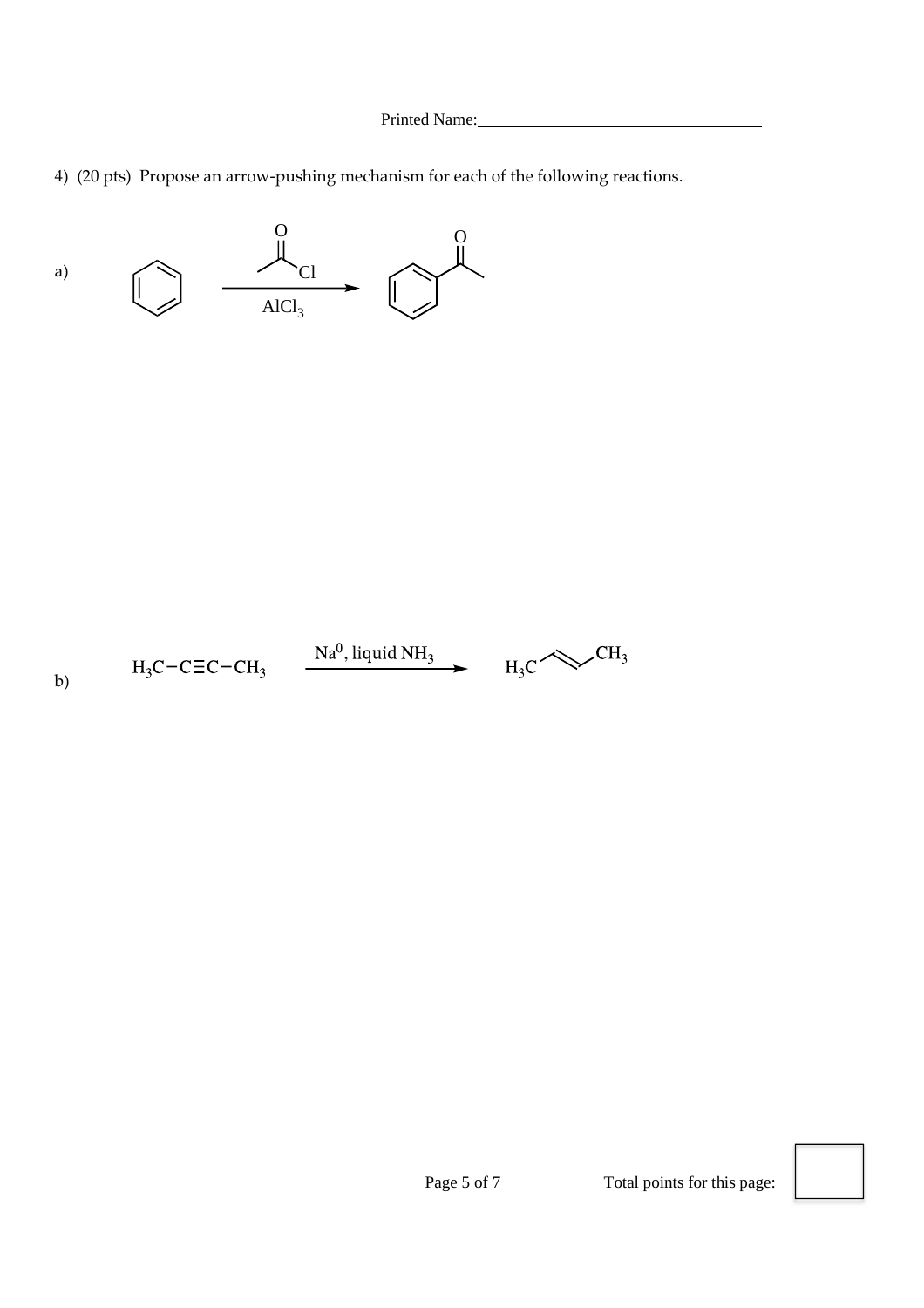Q4 – continued

c) 
$$
H_3C-C\equiv C-H
$$
  $\xrightarrow{\text{cat Hg(OAc)}_2}$  O  
\n $H_2SO_4, H_2O$  O